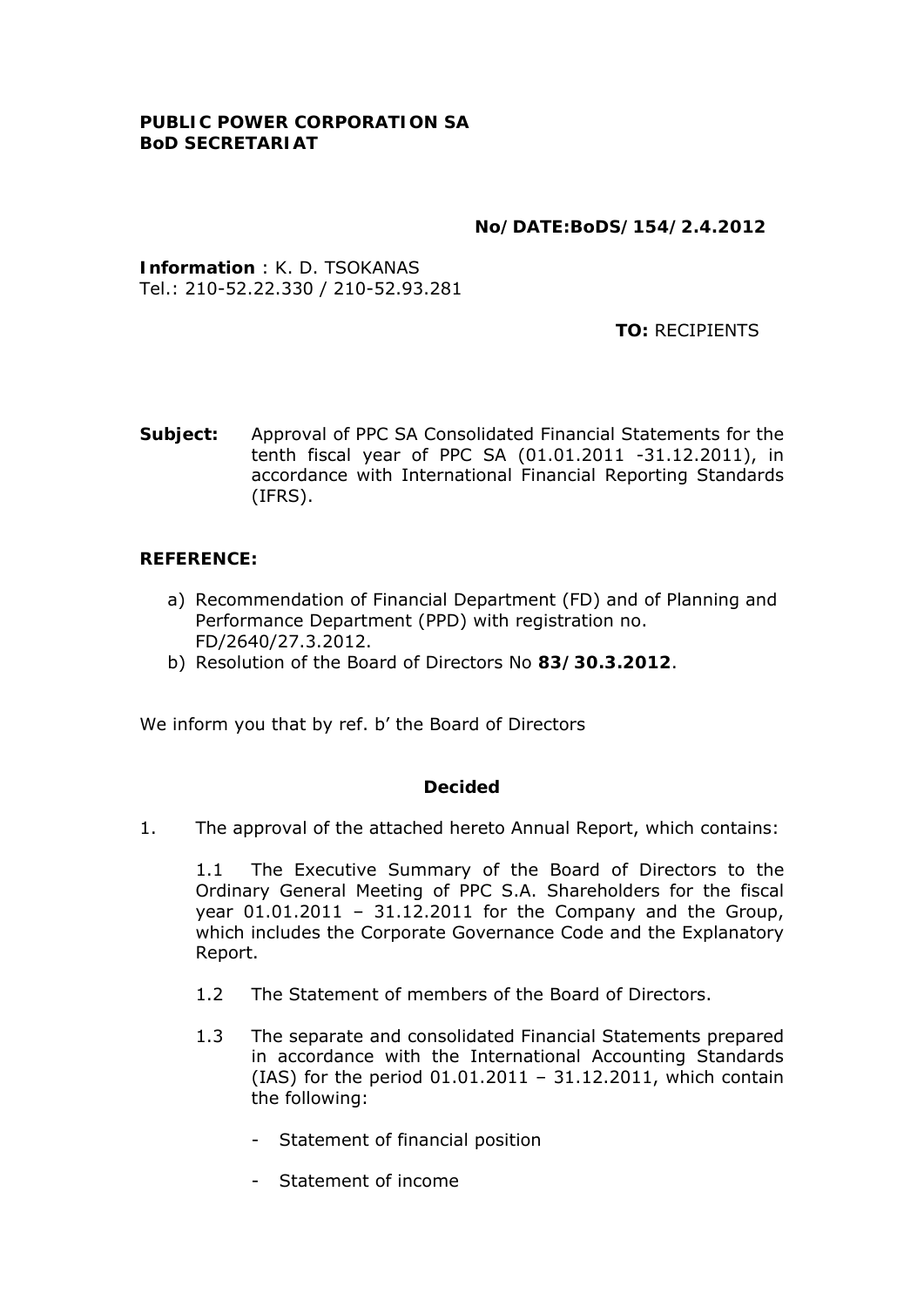- Statement of comprehensive income
- Statement of cash flows
- Statement of changes in equity
- The Notes which accompany the above Financial Statements and constitute an integral part thereof, as well as information and data published in the press and drawn up based on the data of the Financial Statements for the said period.
- 1.4 The Unbundled Financial Statements (as an appendix to the Financial Statements) for the said period, including Balance Sheets and Statements of Income for the activities of Mines, Generation, Distribution, Supply and Network Operators for the entire Company. Moreover the Transmission activity is presented separately as subsidiary company of the Group.

In particular:

- Financial position and income statements for the activities of Mines, Generation, Distribution, Supply and Network Operator of the Interconnected System, as well as the activity of Transmission as subsidiary company of PPC Group.
- Financial position and income statements for the activities of Generation, Distribution and Supply for the island of Crete.
- Financial position and income statements for the activities of Generation, Distribution and Supply for the rest of the Non-interconnected Islands.
- Financial position and income statements for the Operator of the Non-Interconnected Islands.
- Methodology and allocation rules implemented for the preparation of the Unbundled Financial Statements, as agreed with the Regulatory Authority for Energy (RAE).
- 2. The approval of the Distribution of profits for the year 2011.

### **K.D. TSOKANAS Secretary of the Board of Directors**